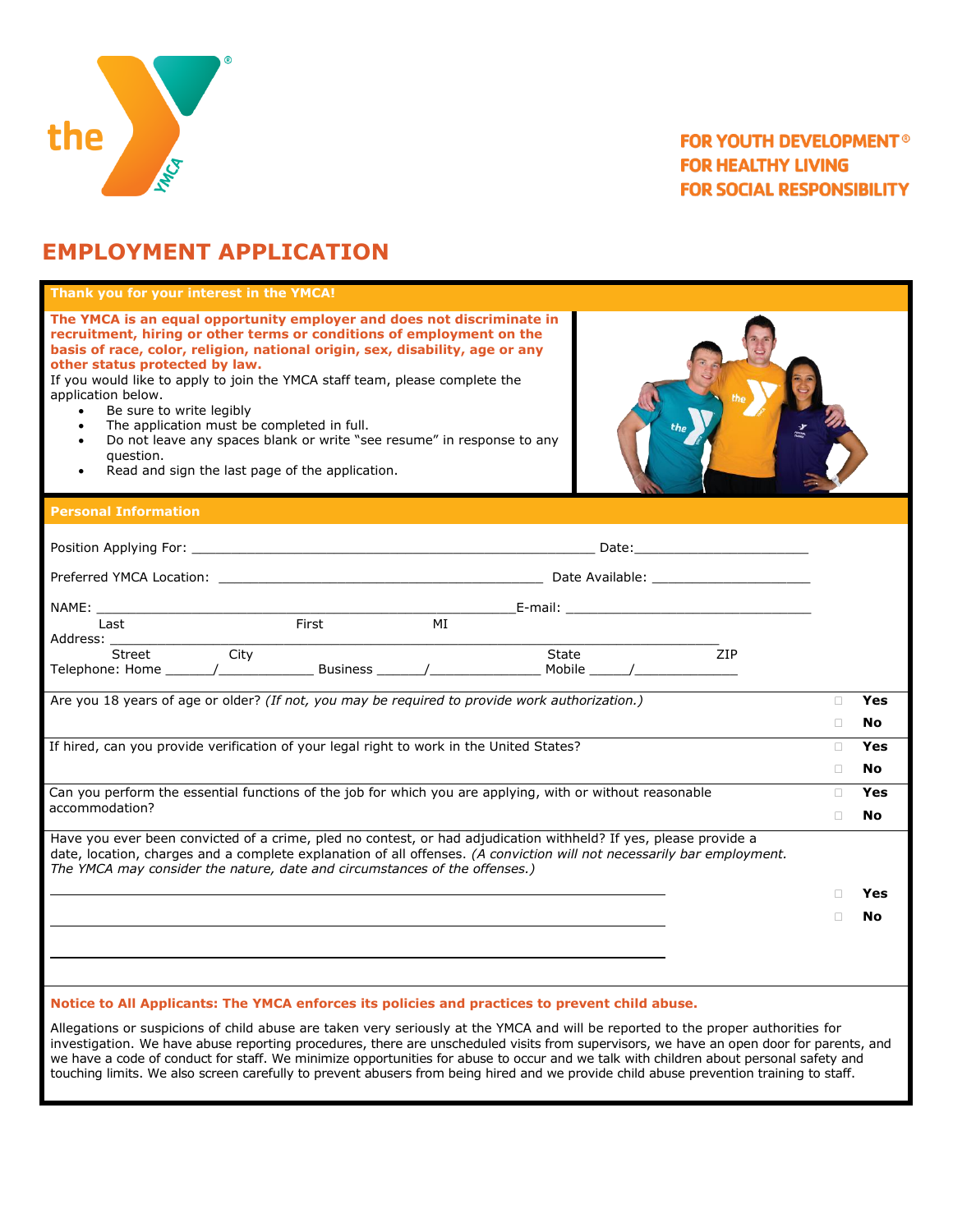| <b>Employment Information</b>                                                                                                                                                               |        |         |           |           |           |          |
|---------------------------------------------------------------------------------------------------------------------------------------------------------------------------------------------|--------|---------|-----------|-----------|-----------|----------|
| List available days/hours:                                                                                                                                                                  |        |         |           |           |           |          |
| Sunday                                                                                                                                                                                      | Monday | Tuesday | Wednesday | Thursday  | Friday    | Saturday |
|                                                                                                                                                                                             |        |         |           |           |           |          |
| Preferred Job Status:<br>$\Box$ Full-time $\Box$ Part-time $\Box$ Seasonal $\Box$ As Needed                                                                                                 |        |         |           |           |           |          |
| Have you previously been employed by this YMCA or any other YMCA?<br>□ Yes                                                                                                                  |        |         |           |           | $\Box$ No |          |
| If yes, when? At which locations?                                                                                                                                                           |        |         |           |           |           |          |
| $\Box$ Yes<br>$\Box$ No<br>Have you previously volunteered at this YMCA or any other YMCA?                                                                                                  |        |         |           |           |           |          |
| If yes, when? At which locations?                                                                                                                                                           |        |         |           |           |           |          |
| Do you have any relatives or household members currently working for this YMCA?<br>$\Box$ Yes                                                                                               |        |         |           | $\Box$ No |           |          |
| If yes, name(s) and relationship:                                                                                                                                                           |        |         |           |           |           |          |
| YMCA staff referral<br>□ YMCA member<br>How did you hear about this opening?<br>□ School<br>$\Box$ Advertisement<br>Name of referral source:<br>□ Walk-in<br>$\Box$ Other<br>□ YMCA website |        |         |           |           |           |          |

## **Education & Training**

|                             | Name of School | City, State | Diploma Awarded                              | Degree | Major |
|-----------------------------|----------------|-------------|----------------------------------------------|--------|-------|
| □ High School<br>$\Box$ GED |                |             | Yes<br>$\Box$<br>No<br>$\Box$<br>In Progress |        |       |
| College                     |                |             | Yes<br>No<br>$\Box$<br>In Progress           |        |       |
| Graduate<br>School          |                |             | Yes<br>П.<br>No<br>$\Box$<br>In Progress     |        |       |
| Vocational/<br>Other        |                |             | Yes<br>$\Box$<br>No<br>$\Box$<br>In Progress |        |       |

| <b>Safety &amp; Job Specific Certifications</b> |          |       |            |  |
|-------------------------------------------------|----------|-------|------------|--|
| Type (CPR, First Aid, CDA, etc.)                | Provider | Level | Expiration |  |
|                                                 |          |       |            |  |
|                                                 |          |       |            |  |
|                                                 |          |       |            |  |
|                                                 |          |       |            |  |

**The Y: We're for youth development, healthy living, and social responsibility.**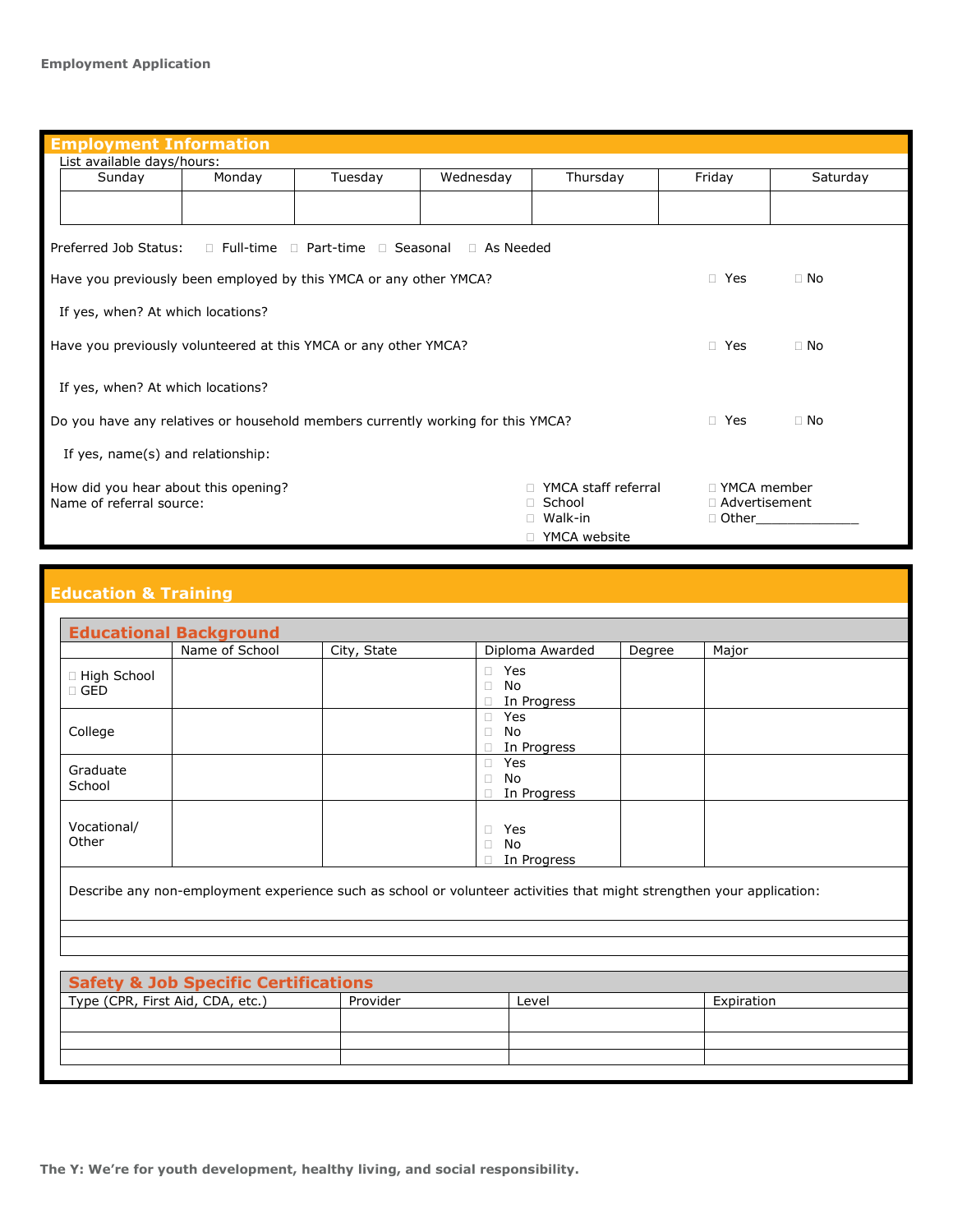### **Employment Application**

| List all previous employment during the past seven years starting with the                                                 |                                               |  |                                       |                                                                         |
|----------------------------------------------------------------------------------------------------------------------------|-----------------------------------------------|--|---------------------------------------|-------------------------------------------------------------------------|
| <b>Employment History</b>                                                                                                  | most recent. Use additional sheets if needed. |  |                                       |                                                                         |
|                                                                                                                            | Telephone                                     |  | Dates Employed                        | Summarize the nature of the work                                        |
| Employer                                                                                                                   |                                               |  | From: $\_\_\_\_\_\_\$                 | performed and job responsibilities.                                     |
|                                                                                                                            |                                               |  | To:                                   |                                                                         |
| Address                                                                                                                    |                                               |  |                                       |                                                                         |
| Job Title                                                                                                                  |                                               |  | <b>Starting Hourly</b>                |                                                                         |
|                                                                                                                            |                                               |  | Rate/Salary                           |                                                                         |
|                                                                                                                            |                                               |  |                                       |                                                                         |
| Immediate Supervisor and Title                                                                                             |                                               |  |                                       |                                                                         |
|                                                                                                                            |                                               |  | Ending Hourly<br>Rate/Salary          |                                                                         |
| Reason for Leaving                                                                                                         |                                               |  |                                       |                                                                         |
| May we contact this employer?<br>D Yes                                                                                     | $\Box$ No                                     |  | $$$ _________ per ______              |                                                                         |
|                                                                                                                            | Telephone                                     |  | Dates Employed                        | Summarize the nature of the work                                        |
| Employer                                                                                                                   |                                               |  | From: $\_\_\_\_\_\_\$                 | performed and job responsibilities.                                     |
|                                                                                                                            |                                               |  | To:                                   |                                                                         |
| Address                                                                                                                    |                                               |  |                                       |                                                                         |
| Job Title                                                                                                                  |                                               |  | <b>Starting Hourly</b><br>Rate/Salary |                                                                         |
|                                                                                                                            |                                               |  |                                       |                                                                         |
|                                                                                                                            |                                               |  |                                       |                                                                         |
| Immediate Supervisor and Title                                                                                             |                                               |  |                                       |                                                                         |
|                                                                                                                            |                                               |  | <b>Ending Hourly</b><br>Rate/Salary   |                                                                         |
| Reason for Leaving                                                                                                         |                                               |  |                                       |                                                                         |
| May we contact this employer?                                                                                              | $\Box$ No<br>□ Yes                            |  |                                       |                                                                         |
|                                                                                                                            | Telephone                                     |  | Dates Employed                        | Summarize the nature of the work                                        |
| Employer                                                                                                                   | $\overline{\phantom{a}}$                      |  | From: /                               | performed and job responsibilities.                                     |
|                                                                                                                            |                                               |  | To:                                   |                                                                         |
| Address                                                                                                                    |                                               |  |                                       |                                                                         |
| Job Title                                                                                                                  |                                               |  | <b>Starting Hourly</b><br>Rate/Salary |                                                                         |
|                                                                                                                            |                                               |  |                                       |                                                                         |
|                                                                                                                            |                                               |  |                                       |                                                                         |
| Immediate Supervisor and Title                                                                                             |                                               |  | <b>Ending Hourly</b>                  |                                                                         |
|                                                                                                                            |                                               |  | Rate/Salary                           |                                                                         |
| Reason for Leaving                                                                                                         |                                               |  |                                       |                                                                         |
| May we contact this employer?<br>$\Box$ Yes<br>$\Box$ No                                                                   |                                               |  |                                       |                                                                         |
| Employer                                                                                                                   | Telephone                                     |  | From: /                               | Summarize the nature of the work<br>performed and job responsibilities. |
|                                                                                                                            |                                               |  |                                       |                                                                         |
|                                                                                                                            |                                               |  | To:                                   |                                                                         |
| Address                                                                                                                    |                                               |  | <b>Starting Hourly</b>                |                                                                         |
| Job Title                                                                                                                  |                                               |  | Rate/Salary                           |                                                                         |
|                                                                                                                            |                                               |  |                                       |                                                                         |
| Immediate Supervisor and Title                                                                                             |                                               |  |                                       |                                                                         |
|                                                                                                                            |                                               |  | <b>Ending Hourly</b>                  |                                                                         |
|                                                                                                                            |                                               |  | Rate/Salary                           |                                                                         |
| Reason for Leaving                                                                                                         |                                               |  |                                       |                                                                         |
| May we contact this employer?<br>□ Yes<br>$\Box$ No                                                                        |                                               |  |                                       |                                                                         |
| Please explain any gaps in your employment history.                                                                        |                                               |  |                                       |                                                                         |
|                                                                                                                            |                                               |  |                                       |                                                                         |
|                                                                                                                            |                                               |  |                                       |                                                                         |
| What other business experience, personal experience or training have you had that may have prepared you for this position? |                                               |  |                                       |                                                                         |
|                                                                                                                            |                                               |  |                                       |                                                                         |
|                                                                                                                            |                                               |  |                                       |                                                                         |